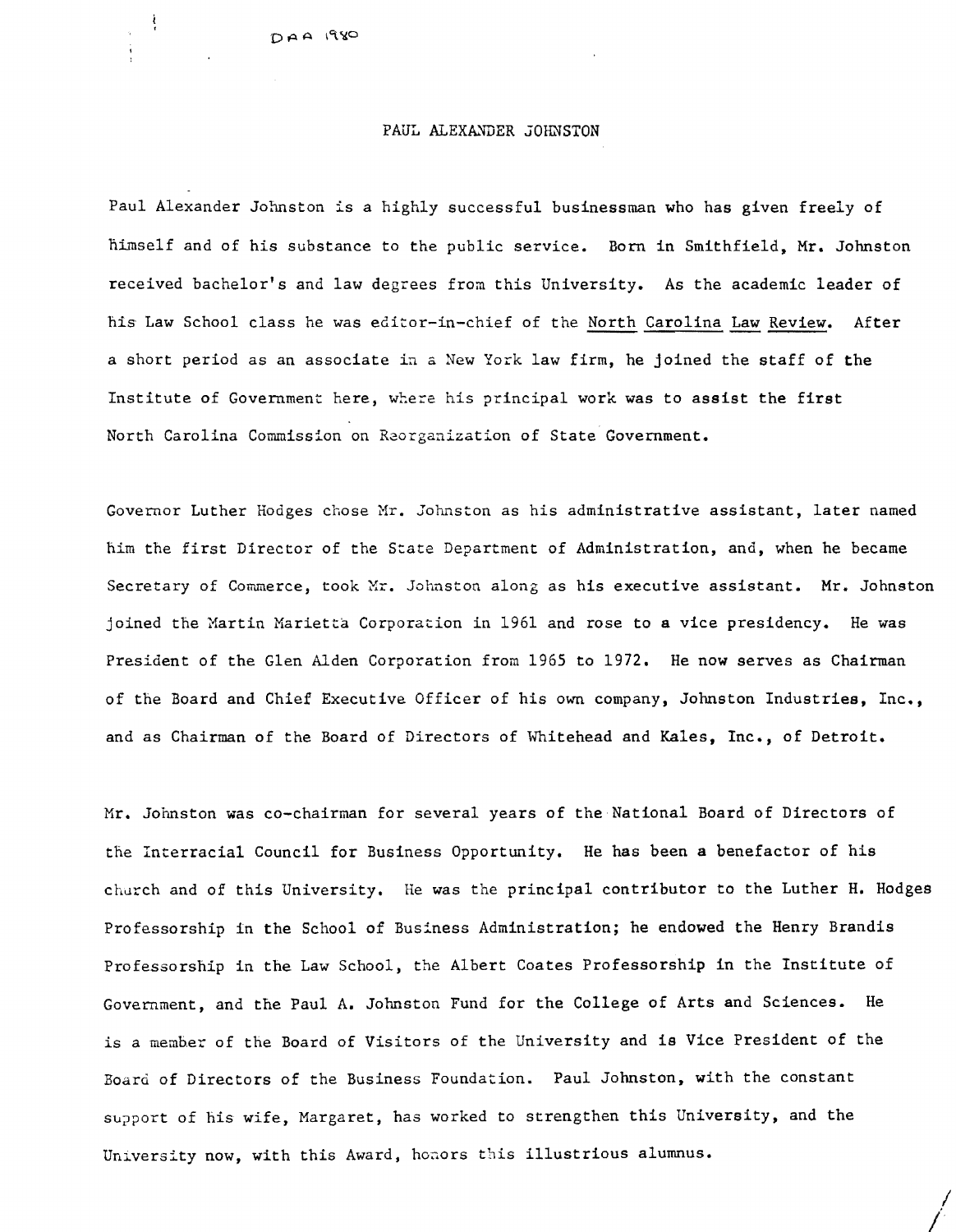# JULIA CHERRY SPRUILL

Julia Cherry Spruill, like many women of distinction, has served well in multiple roles. In this setting, most important is her outstanding work as a pioneer in the field of women's social history. Born in Edgecombe County, she earned her Master's degree in History at this Institution. She taught in Chapel Hill High School, was a staff member of the Institute for Research in Social Science at the University here with a grant from the Rockefeller Foundation, and later she lectured here in Social Science.

Mrs. Spruill's fine work, Women's Life and Work in the Southern Colonies, published by the University of North Carolina Press in 1938, was the fruit of ten years of painstaking archival research done here, at Harvard University, at the Library of Congress, and in various state and local archives. It is the fate of most works of history to enjoy only a brief moment in the sun, but Mrs. Spruill's work, reprinted in 1968 and issued in paperback in 1972, has steadily grown in its influence. A distinguished Professor of History at Harvard University this year described the volume as "one of the earliest, and still best, books on women's history in America." Mrs. Spruill has served as Vice President of the Historical Society of North Carolina and of the North Carolina Literary and Historical Society.

In recent decades Mrs. Spruill has given her time to women's organizations and other community groups. She has been President of the University Women's Club and Vice President of the Chapel Hill branch of the American Association of University Women. She has served as a member of the Board of Directors of her church. With this Award, the University expresses its pride in the work of this alumna as a distinguished historian and as role model for aspiring young women.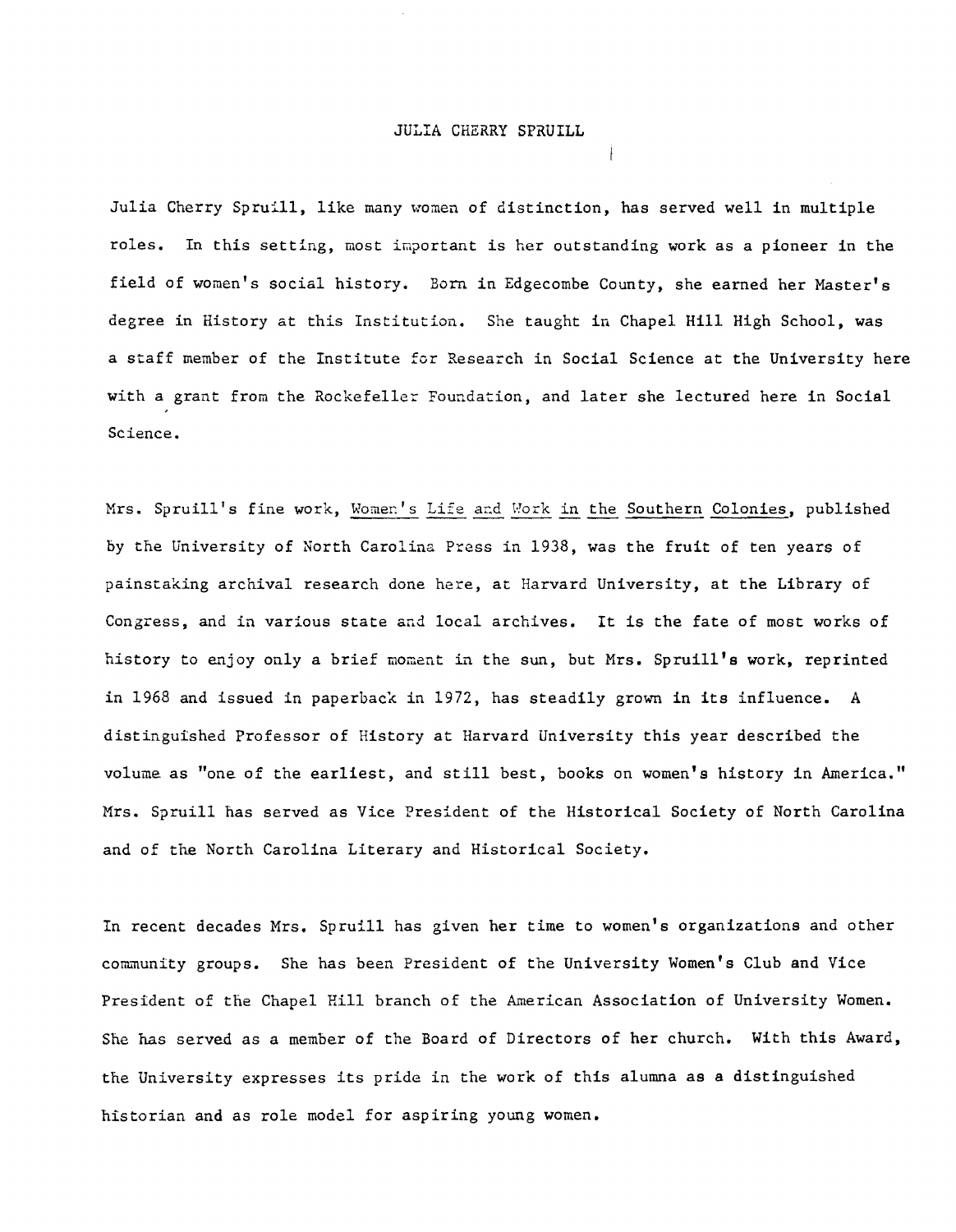#### GUY OWEN

Guy Owen is at once a distinguished novelist and poet, publisher as well as publicist for the literary arts, and patron of many an aspiring young writer. Born in Clarkton, he earned his A.B., M.A., and Ph.D. degrees at this Institution. He taught at Davidson and Elon Colleges, at Stetson University, and at North Carolina State University, where he is presently Alumni Distinguished Professor of English.

Professor Owen is a superb teacher and speaker who manages to be folksy and popular as he deals with intellectual themes. His writings also combine excellence and popular appeal. He has written or ecited several books of poetry; more than sixty of his short stories have appeared in various books and periodicals, and he has published four novels, one of which, Journey for Joedel, was a serious contender for a Pulitzer Prize. His best known work, doubtless, is The Ballad of the Flim-Flam Man, which was made into a movie. There is now a well-crafted sequel.

A most significant aspect of Professor Owen's work has been his encouragement of young writers, especially during his service as editor and publisher for more than a decade of the Southern Poetry Review. Energetically and effectively he has advocated and encouraged creative writing in panels, literary programs, contests, and workshops in North Carolina and throughout the South. Many honors have come to Professor Owen; among them are The Henry Bellamann Foundation Literary Award, 1964, The Roanoke-Chowan Award for Poetry, 1969, The Sir Walter Raleigh Award for Fiction, 1970, and the North Carolina Award for Literature, 1972. As a talented member of a fine Department who has worked indefatigably in the interests of excellence, Guy Owen has earned the praise of his Alma Mater.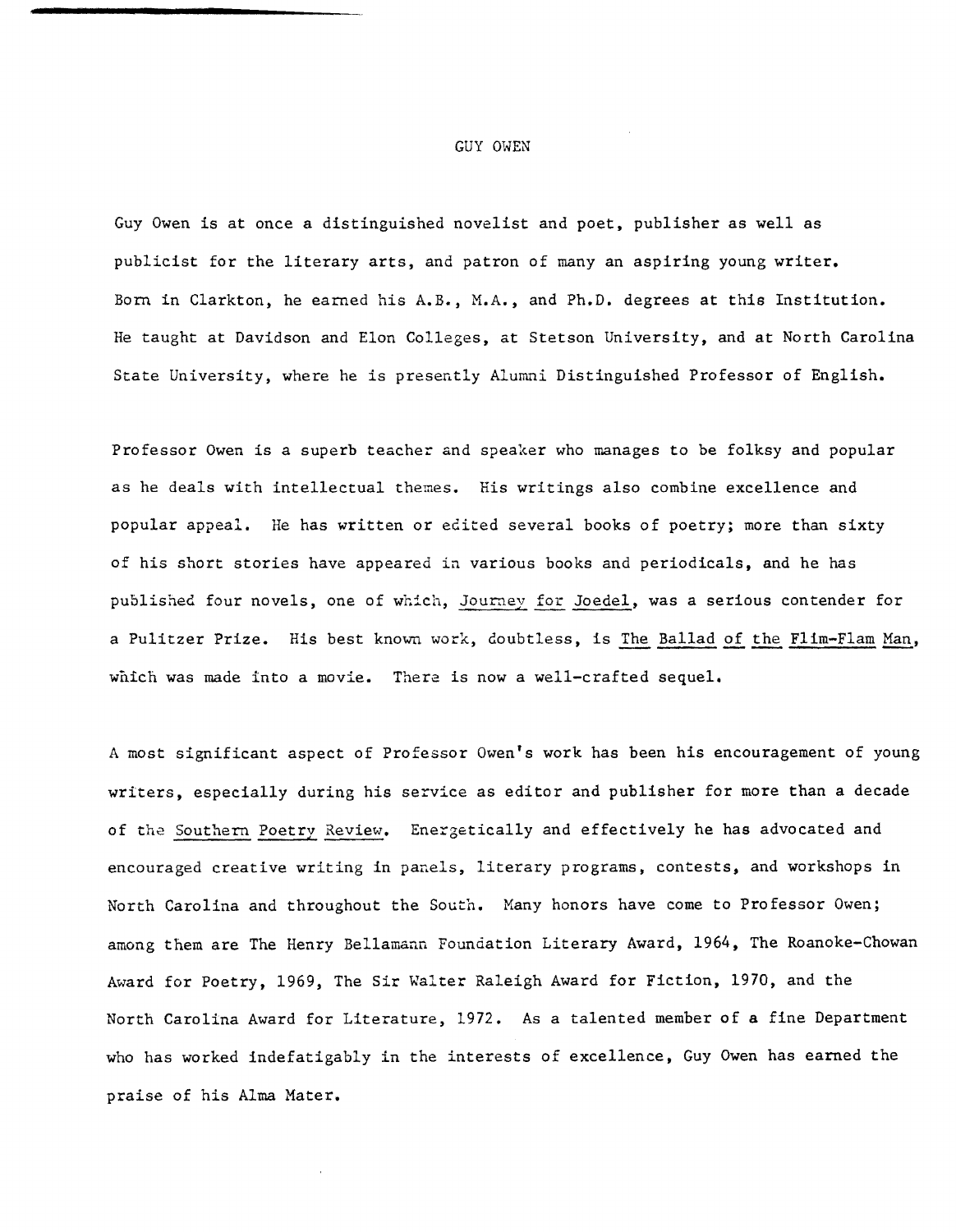### COMER VANN WOODWARD

Comer Vann Woodward is by general agreement the premier historian of the South in the United States today. Born in Arkansas, he attended Emory and Columbia Universities before coming to this Institution for his Ph.D. He taught at Georgia Tech, the Universities of Florida and Virginia, Scripps College, and The Johns Hopkins University *0/* before going to Yale University as St;tling Professor of History.

Professor Woodward is best known through his books. These have been profoundly influential, not only because they display the insights of a mature scholar who writes with the touch of a fine stylist but also because they deal sensitively with live issues that continue profoundly to influence affairs in the world of 1980. Among his outstanding books are Tom Watson: Agrarian Rebel, 1938, Origins of the New South (1877-1913), 1951, which won the Bancroft Prize the following year, Reunion and Reaction, 1951, The Strange Career of Jim Crow, 1955, The Burden of Southern History, 1960, and American Counterpoint, 1971.

Vann Woodward came to specialize in History only by indirection. As an undergraduate, so it is reported, he "took a stab at history and found it boring." His interest in the life and career of Tom Watson led him into the field, and he has done much to enliven it for others. Among the numerous honors that have come to him are the Harmsworth Professorship of American History at Oxford University, the National Institute of Arts and Letters Literary Award, the Presidencies of the Southern Historical Association, the Organization of American Historians, and the American Historical Association, and membership in the American Academy of Arts and Sciences. This University honored him with a Doctor of Laws degree in 1959; he has since received many similar awards. For his continued outstanding and significant work, Vann Woodward richly deserves this further Award.